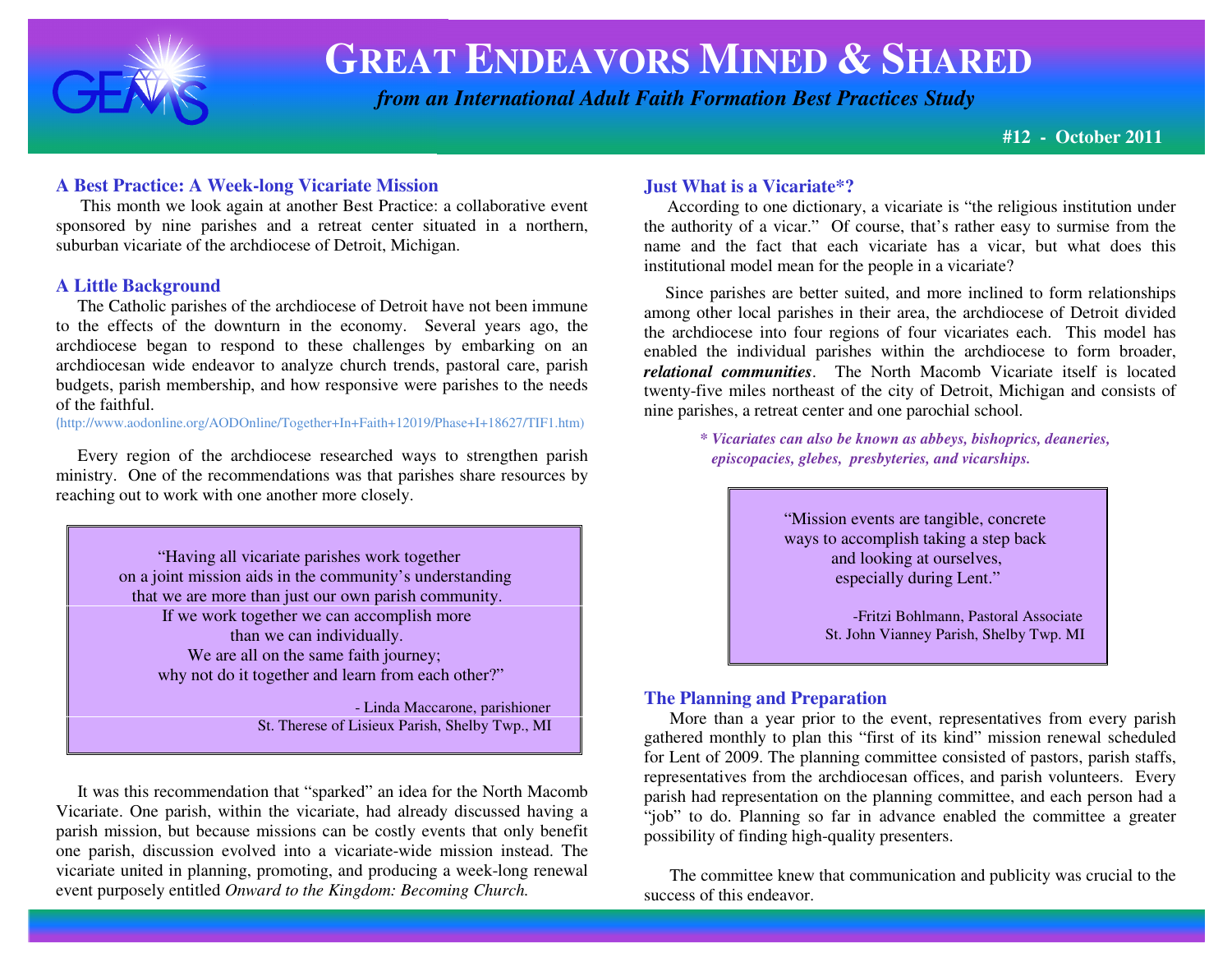Every committee member took the information back to their respective parishes monthly; vicariate representatives kept Parish Pastoral Councils informed. Monthly articles were published in the parish bulletins, the vicariate newsletter, press releases, and the archdiocesan paper.

Nothing was scheduled on parish calendars for that week – no week day masses, no meetings, and no faith formation sessions. Every parish took turns hosting one of the many presentations planned throughout the week.

 David Haas, world-wide known composer, and other nationally known speakers were contacted and scheduled months in advance. The mission even had its own logo, prayer and song! Parish communities sang the song at Masses during the weeks preceding the mission; the vicariate prayer was printed on prayer cards and given to each participant; and all written publicity used the specially designed logo.

 The committee planned and organized an event that would enhance Lent 2009 for every participant.

#### **A Quick Glance at** *Onward to the Kingdom: Becoming Church*

 The kick-off began on **Friday** evening with a concert held at the parish with the most seating. World renowned composer David Haas and vocalist



Lori True led the evening with the best of liturgical music! Some of David's well known songs are: *You Are Mine, Blest Are They,* and *We Are Called.* 

Tickets had been sold in advance at each parish. The price of the ticket included refreshments and a meet-and-greet with David Haas and Lori True after the concert. The concert was for all ages; the children, especially, gained a new appreciation for our liturgical music.

 At all the weekend liturgies, on **Saturday and Sunday**, the presiders encouraged their communities to participate in the mission event. During the week, there were evening presentations with nationally known speakers. Each evening, hosted at different parishes, had a specific theme.

 On **Monday**, with the theme of *Becoming Church,* Bishop Daniel Flores, auxiliary bishop of Detroit, helped all consider new ways of "becoming church" in the larger context.

**Tuesday**, which was themed *Jesus' Spirituality as the Norm and Test of our Own,* Dr. Patricia Cooney-Hathaway offered through real, and practical examples, ways to embrace the example of Jesus' behavior and choices.

 Dr. Richard Gaillardetz, on **Wednesday**, through the theme *Discipleship: The Primary Christian Vocation,* helped us to "hear the call" in new ways and to become grounded in reality. Each presentation was free, and was followed by a reception hosted by the presenting parish.



 The mission came to a close on **Thursday** evening, held at yet another parish, with a Mass of Thanksgiving followed by a reception including music featuring a local band *The Blarney Brothers*. All of the priests and deacons of the vicariate, along with the bishop, presided at the closing liturgy.

 In addition to the evening presentations, liturgy was celebrated every morning at different parishes. Morning liturgy was followed by the opportunity to view the video of the previous night's presentation. The weeklong experience was likened to a pilgrimage through the vicariate.

 Also, mid-week, the entire parish staffs gathered for a morning of reflection and formation followed by lunch. Even though parishes are in close proximity to one another, parish staffs generally only know one another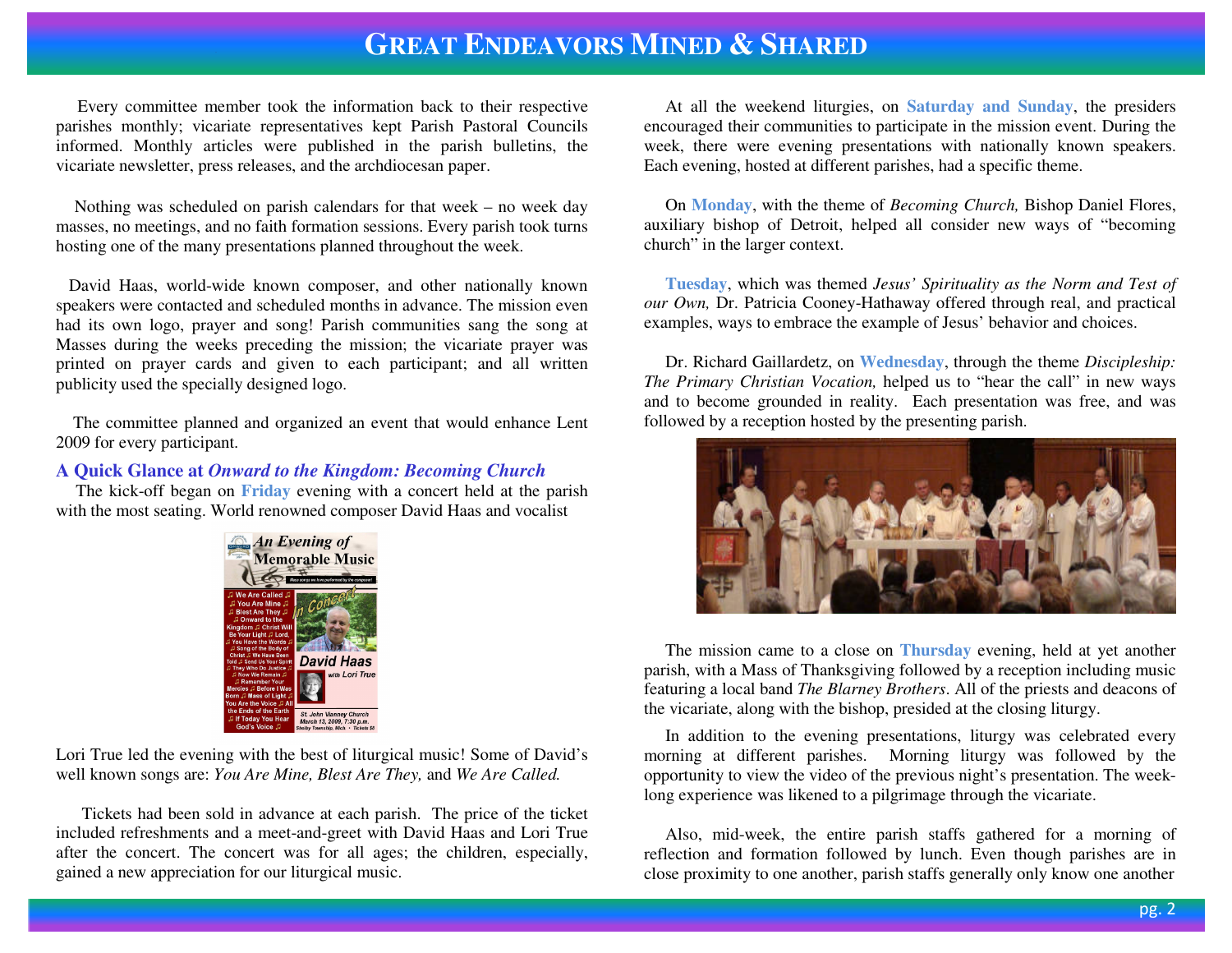as a voice over a phone or a listed name in a parish's directory. This gathering provided an opportunity for many to put a face to a name.

#### **North Macomb Vicariate Mission Prayer**

Lord of our lives, hear us as we lift up our parish Families each and every individual family each household, and person within our vicariate

Look upon us with compassion and love as we gather to discover your will for us. Fan into flame your Spirit within our hearts and minds, so that, hearing the invitation of the Lord Jesus to become his very presence in your world, we may be recognized by all people as disciples and friends of the Master, who not only invites us but who also leads us onward to the kingdom.

We pray in the name of Jesus the Christ, your Son, who was, who is, and who is to come, the Lord who lives and reigns with you in the unity of your Holy Spirit, great and glorious God forever, and ever. Amen.

 Composed by Fr. Doc Ortman Associate Pastor, St. Clement of Rome Parish, Romeo, Michigan

#### **A large contributing factor to the Mission's success was…**

 In addition to the outstanding cooperation and collaboration of all involved, there was the overwhelming hospitality of every parish. From the greeters at every door, to those who bid the guests good-night, every parish community exuded warmth and welcome.

 Even though all parishes in the vicariate are linked by geographic location, each parish community has its own diversity:

- Some are large
- while others are small
- some are in suburban settings
- •several are in a more rural area

 The hospitality, however, was universal. Every ministry within the parish was involved: ushers/greeters, music ministry, liturgical ministers, media ministry, parish staffs, as well as fellowship/funeral ministers. Each parish hosted either a breakfast (if they had the morning liturgy) or a light dessert reception for the evenings. It was fun to see what each parish would be serving!

#### **What were some of the effects of this initiative?**

 It was the depth and vibrancy of this *relational event* that enriched and enthused participants and planners alike. This bonanza event that had brought together talent and culture that comes from many parishes contributing ideas and thoughts convinced one and all to do another mission! The next mission was scheduled for the Lent of 2011.

#### **A Quick Glance at the second Mission, Lent 2011**

 A year can bring many changes. The vicariate had a new vicar and some parishes had new pastors; however, because of the noted success of the previous mission, the committee had the total support of the "new and old" vicariate leadership for this second endeavor.

 Since the" wheel was not broken," the committee put into motion all that had been done in preparation for the previous mission. The structure of the week was also similar to the previous mission with a few tweaks.

 David Haas and Lori True were invited back to kick-off the mission with another concert on **Friday** evening.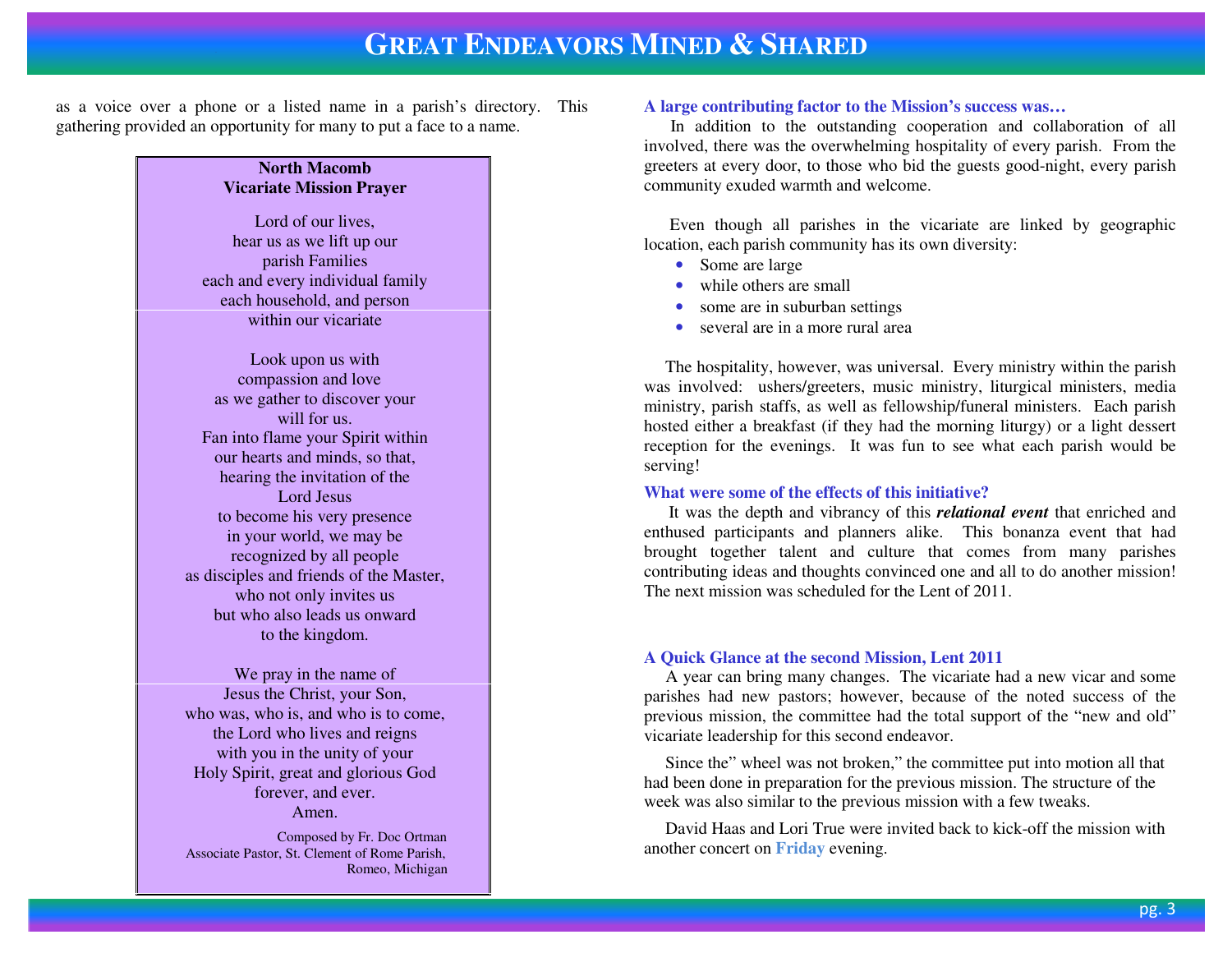A new event was added on **Sunday evening** for high-school teens: A Youth Mass and Concert featuring *Andy Andino* and his renowned band*: "Who Do You Say I Am."*

 On **Monday** evening, Janet Schaeffler, OP and Jim Kiefer spoke to *Being Catholic in a Complicated, Confounding World.* 

**Tuesday** evening featured Santiago Fernandez and Ensemble, Sr. Kathleen Matz, CDP. and John Thorne with the Sacred Heart Gospel Choir who led the participants in *An Evening of Song and Praise,* a very family friendly experience.

 Then on **Wednesday** evening, Fr. Richard N. Fragomeni gave a presentation concerning the *21st Century Eucharist: Finding God in a Facebook World.* As with the previous mission, this, too, came to a close on **Thursday** evening with a Mass of Thanksgiving followed with the music of the *Blarney Brothers* and a splendid reception.



 Again, liturgy was celebrated every morning at a different parish. These liturgies were followed by the opportunity to view the video of the previous night's presentation while enjoying a delicious breakfast.

 As before, mid-week, parish staffs gathered; but rather than for just a morning of reflection and formation, this time, they had the whole day to be with one another for a day of reflection: *Tables: Coming and Going* with Jim Kiefer, Joanne Peters, OP and Janet Schaeffler, OP. Another difference: the entire faculty of the local parochial school was also in attendance.

 "It is the hope of the North Macomb Vicariate Council leadership that *Onward to the Kingdom* will provide participants with opportunities that no single parish could offer on its own. We are bringing to our vicariate some of the most respected and inspirational Roman Catholic speakers and presenters that are available in the United States today, even a composer of popular Mass Songs known world-wide. It will be quite an event and we encourage our parishioners and the entire community to participate."

 - Fr. Jerry Machlik, North Macomb Vicar, 2007-2010

#### **Some Unique Features**

 Although many aspects of these two missions could be labeled unique, the following stand out:

**Staff Days:** Why would the committee schedule a formation day for entire staffs enough the mointenance staffs enoughly staffs enoughly entire staffs – maintenance staffs, ancillary staffs, school faculties, pastoral staffs, pastors and deacons – in the midst of an already busy week? One of the directives requested in the archdiocesan research project was to discover how successful parishes are in taking care of the needs of their parishioners.

 The success of a parish is dependent on *all* its ministers. Time was spent in forming, informing *and affirming* all staffs of their importance to the "workings" of the parish and their parish communities. These staff days were a way to "minister to the ministers."

**Co\$t\$:** As mentioned earlier, missions can be costly. By making this a vicevicariate endeavor, the costs were minimal. Yearly, each parish within the vicariate is assessed a certain amount, dependent on its size, to contribute to the vicariate's account.

 The vicariate was then able to budget a certain portion of its income towards the mission. This amount was supplemented by a concert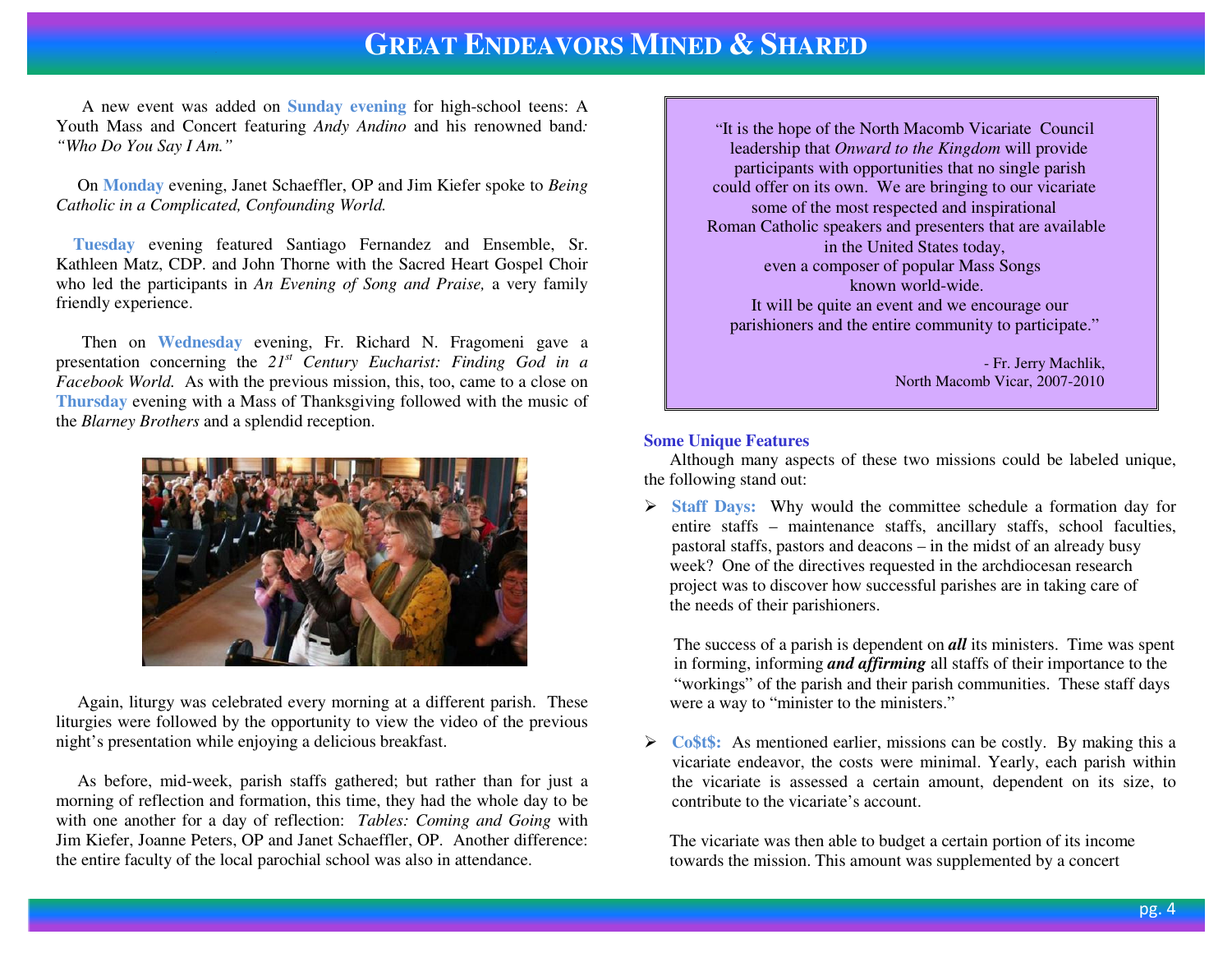admission fee, the only charge to any of the participants. All other events were free. Each parish absorbed the costs incurred from the receptions. Many parishes tapped their Funeral Luncheon Ministries for assistance.



- ➤ **Sponsors:** Other than the concert admission (which was kept low), all else was free due to the committee's ability to get local businesses within the vicariate to help sponsor both missions. Sponsors were noted in all publications, but for them it wasn't so much about advertisement as it was about building community.
- $\blacktriangleright$  **Technology:** Both missions were able to make use of recording technology. In southern Michigan, the season of spring is slow to arrive and even with daylight savings, darkness still comes early. Many of our senior citizens do not like to venture out at night and so to be attentive to their needs, every session (other than the morning mass) was video recorded. These recordings were shown after the morning masses to those who were unable to attend the presentation the evening before.

 The planning committee tweaked this aspect for the second mission. Instead of depending upon each parish's video committee or person, they were able to "hire" a videographer to be present every day of the mission. Hence, every recording was consistent, and there was no need to worry about hardware compatibility. The videographer went from parish to parish, and was able to make individual DVDs for anyone or any parish that was interested. These recordings provided a visual history as well.

 $\blacktriangleright$  **More Sharing:** Another vicariate within the archdiocese, as well as the group *We Are the Church Conferences*, were able to host Fr. Richard Fragomeni on another day adjacent to his commitment to the Mission.

### **Creative Incentives:**

- o Some parishes provided dinner beforehand, busing, and carpooling.
- o One of the morning Mass was publicized as an "instructional liturgy" (a teaching Mass) – "Why we do this; why we do that."

#### **A GEM by any other name is still a GEM**

 One thing that the planning committee became aware of after the second mission was the fact that the term "mission" held different meanings for different people.

- For a particular age group, "mission" brought back memories, and certain expectations.
- For a different age group, "a mission" was something that their grandparents attended and they too had certain opinions.
- There was another group of people that didn't have any history with the word "mission" so they were neither inclined nor intrigued to attend.
- Someone suggested that "had this event been in a different vicariate" or community of the archdiocese, it would have been better to bill it as a 'revival.'"

 What became apparent to the committee was the need to be more aware of the nuances of naming any future event. Although, these events had been titled *Onward to the Kingdom – Becoming Church*, the term mission did become synonymous with this endeavor. For the next *Onward to the Kingdom* – that's right, another is in the planning – the committee intends to use many terms in order to appeal to the many different people within the vicariate.

#### **"A GEM cannot be polished without friction…"**

 To finish and rephrase this old Chinese Proverb "…nor a 'mission' perfected without an evaluation."

 One of the beauties of this enterprise was the time taken by the planners to evaluate each mission. What became apparent after the first mission, and certainly the second, could be written as "what got you here won't get you there" borrowed from a book, titled the same, written by Marshall Goldsmith.